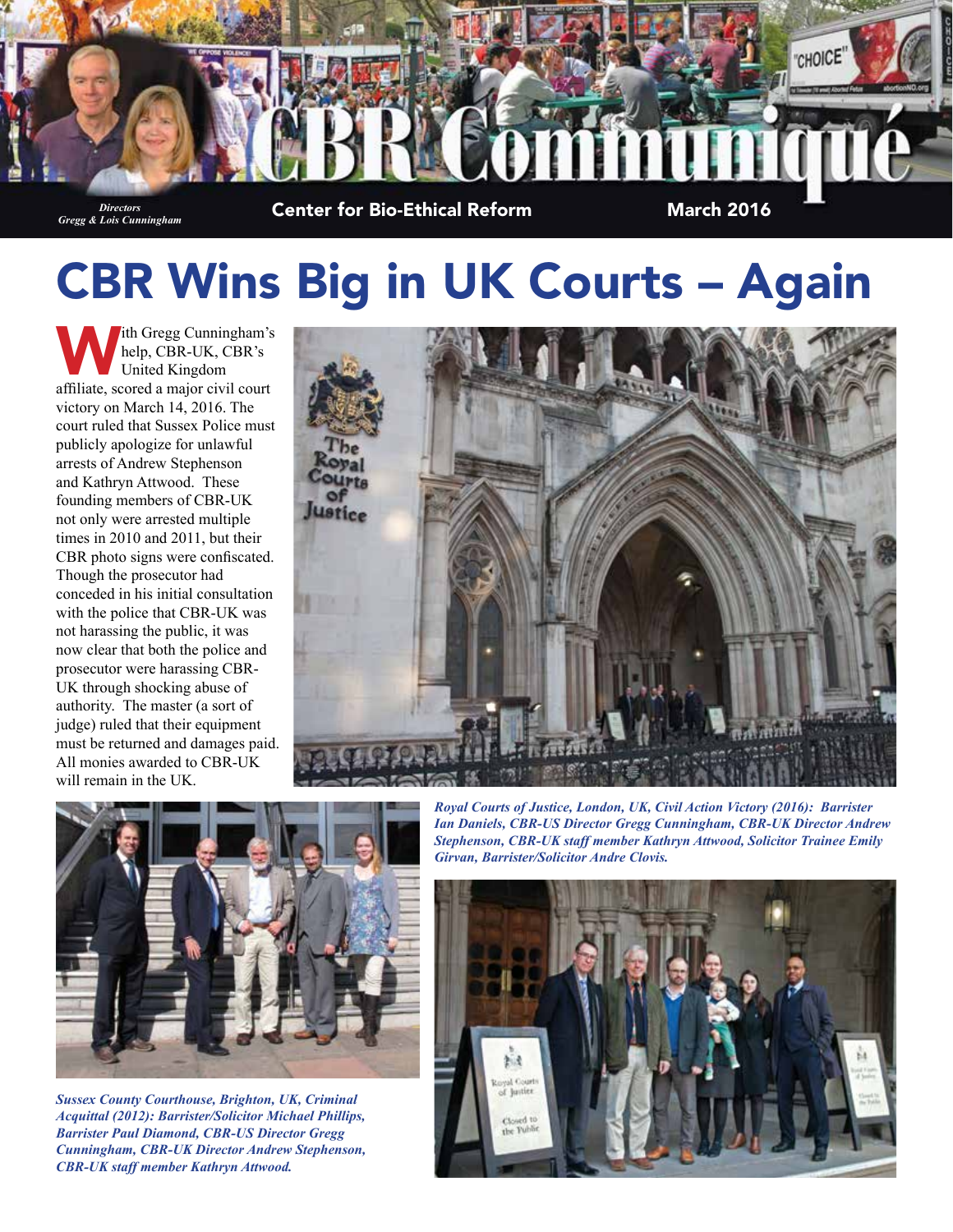## Dispelling Lies at UCSD with Genocide Awareness Project

When staff members Anna Johnson and Kevin Olivier<br>displayed CBR "Choice" abortion photo signs at<br>University of California, San Diego, last year, they displayed CBR "Choice" abortion photo signs at University of California, San Diego, last year, they were pleasantly surprised at the response of administrators who told them that if we decided to bring our Genocide Awareness Project (GAP) on campus, they would work with us. They did precisely that! The administration permitted a good GAP display location, even offering a better arrangement than we expected.

Accordingly, on January 19-20, we brought GAP to the UCSD campus for the first time. Our huge photo murals compare abortion with other recognized forms of genocide and they generate a buzz on campus. One professor wished we had not gotten the campus buzzing about the abortion issue; he came by at least three times on Tuesday to call us names and inform us, "You are not welcome here!"

Not everyone shared his opinion. Several students were speaking Chinese as they stopped to look at GAP. One put her hand on her heart several times demonstrating she was deeply moved. CBR staff member Lois Cunningham greeted them in Chinese and they came closer to the display to talk. We briefly discussed the purpose of the display and Mrs. Cunningham mentioned that she and Gregg Cunningham have adopted three daughters from China. The student was so touched she reached out and hugged Mrs. Cunningham, saying, "Thank you for taking in Chinese children!"

How tragic that the pro-abortion students who were chanting their empty slogans were so blinded as to miss the good things happening as a result of GAP. One male student wanted to argue about the definition of genocide, but when he left for class, he took our "Is Abortion Genocide?" brochure. He later returned to say that he had read it and he understood how we used the genocide definition to include abortion. Although he said he'd not changed his mind on abortion, we trust God that it is only a matter of time.

One of the protestors spoke with Mrs. Johnson at length and finally admitted that seeing our photos proved the undeniable fact that the baby is a human being; this completely disrupted many of the "rights" that she admitted she and her fellow protesters were demanding.

A student took issue with statistics on one of

our signs that reveal the high abortion rate among African Americans; we know that Planned Parenthood and the abortion industry target blacks and Hispanics by setting abortion mills

up in minority neighborhoods. The student told Mrs. Johnson we were racist for showing these statistics. Amazingly, just then another student walked by and heard his accusations. The student stopped and engaged the other man, saying, "You think she is racist? Do you know what it means to be racist?" After providing an accurate definition of racism, the student proceeded to say that there is no way we could be racist for listing statistics that demonstrate the truth. Our kudos to this young man who was willing to stand for the truth in the face of his peers.

Mrs. Johnson spoke with two pastors of a church-based young adult ministry that reaches over 400 students at the UCSD campus. They were moved by the photos, saying they would "adopt every single one of these babies." They acknowledged that GAP was necessary and expressed their own conviction for not speaking up more against abortion. The pastors invited her to present CBR's Pro-life Training Academy to their students.

Lies and slogans are the clothing of pro-aborts. On the second day of GAP, the protestors got louder and one student decided to take drastic measures to distract people from seeing our photos. She wore only a painted message on her chest.

Thankfully, we created GAP such that one glance at our abortion photos gives students a speedy education that abortion is a violent act against an innocent baby. Every time the issue of abortion is raised, the photographic evidence is triggered in the students' minds. Sometimes that is all it takes to save a baby's life.



*Crowds gathered at USCD GAP on January 19-20, 2016, thanks in part to the loud group of protestors. Our photos educate students whose minds are open to the truth.*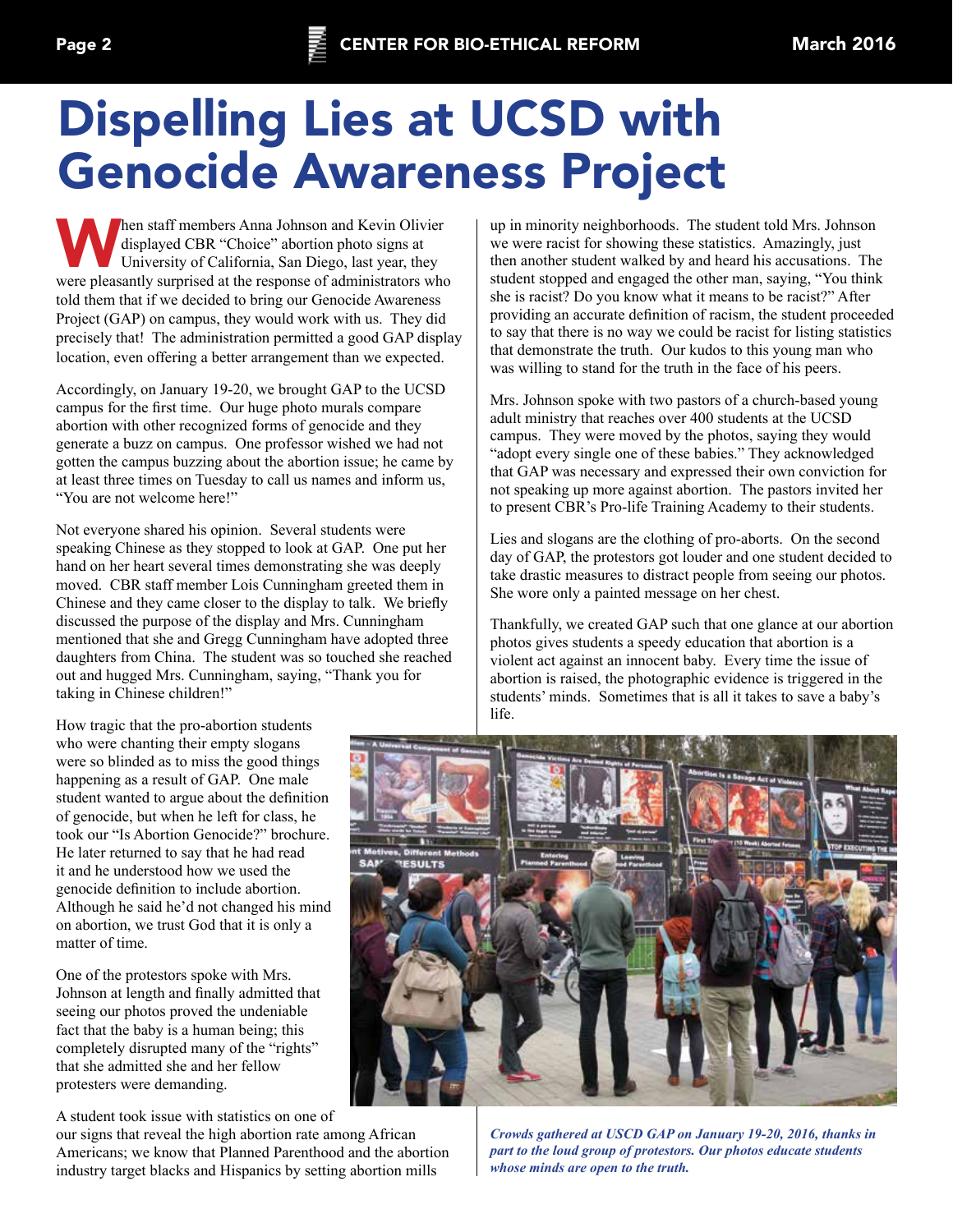



*This UCSD student takes a photo of GAP which he will likely post on social media.*

# Survivors' Pain

*By Jacqueline Hawkins, CBR-Virginia Project Director*

**( Reprinted in part from http://www.fletcherarmstrongblog.com/survivors-pain/ )**

he fact that your mother and father — the people that gave you life and hold the sacred duty of protecting and nurturing you — almost killed you ... Well, it's a revealetion that nince and soul and soul which with the gave you life and hold the sacred duty of protecting revelation that pierces the heart and soul, no matter what the parents' life-affirming sentiment may be now.

At *Tennessee Tech*, a young woman told volunteer Christy McKinney that she had recently learned that her mother had wanted to abort her at 6 months. She felt very hurt and became tearful at times during the conversation. The only reason she was alive was because her grandmother stepped in and vouched for her. The pictures really hit home for her. Who can understand the pain and betrayal this girl felt, besides another survivor?

At *Wake Technical Community College*, a young woman stared at the picture of the first-trimester victim. "That was almost me," she told CBR's Bill and Jeanette Schultz. "But it was a botched abortion and I survived." The student was not angry about the photos, but she was extremely angry and bitter about what her mother tried to do to her. This wasn't a change of heart at the last minute. Her mother made her choice, the hit man was hired and the execution was completed. By the grace of God, the young woman escaped with her life.

Throughout the conversation, the girl never smiled and her demeanor was one of disgust and hardness. She told Bill and Jeanette that she has no relationship at all with her mother and did not want one, ever. They spoke with her about the need for forgiveness — if only for her own peace of mind. On this day, it was not possible for her. However, her pain and anger gave her empathy for her suffering brothers and sisters. As she departed, she said she would never want this to happen to anyone and that it was good that we were there with the pictures.

How sickening it must be for survivors to live in a society that promoted and even now celebrates their own attempted murder.

### Thank you for standing with us as we defend the cause of the fatherless babies in the womb.

*"For the Lord your God is God of gods, and Lord of lords, the great God, mighty and awesome, who shows no partiality and accepts no bribes. He defends the cause of the fatherless and the widow, and loves the alien, giving him food and clothing." Deuteronomy 10:17-18*

### Prayer Requests

- Pray for God to raise up students to sponsor our Christian College Project
- Pray for God to comfort abortion survivors

### 2016 Events

**Genocide Awareness Project (GAP)** March 21-22 East Tennessee State University, Johnson City, TN March 22-23 Rio Hondo College, Whittier, CA March 23-24 University of Tennessee, Knoxville, TN March 30-31 Appalachian State University, Boone, NC April 4-5 UNC-Charlotte, Charlotte, NC April 6-7 UNC-Chapel Hill, Chapel Hill, NC April 12-13 Saddleback College, Mission Viejo, CA April 26-28 Purdue University, West Lafayette, IN **"Choice" Sign Outreaches** February 2 Thomas Jefferson High School, Richmond, VA February 4 Armstrong High School, Richmond, VA February 11 Meadowbrook High School, Richmond, VA February 18 Wake Technical Community College, Raleigh, NC February 18 James River High School, Richmond, VA Feb 22 & 29 University of Tennessee, Knoxville, TN February 23 George Wythe High School, Richmond, VA March 7 University of Tennessee, Knoxville, TN March 17 George Mason University, Fairfax, VA April 18-19 Wake Technical Community College, Raleigh, NC April 21 Palomar College, San Marcos, CA **Presentations & Speaking Engagements** March 6 Spirit Filled Ministries Church, Columbus, GA April 2 PLTA, Chapel Hill, NC April 19 Palomar College GAP training April 28 Debate - San Marcos, California Gregg Cunningham vs. college professor